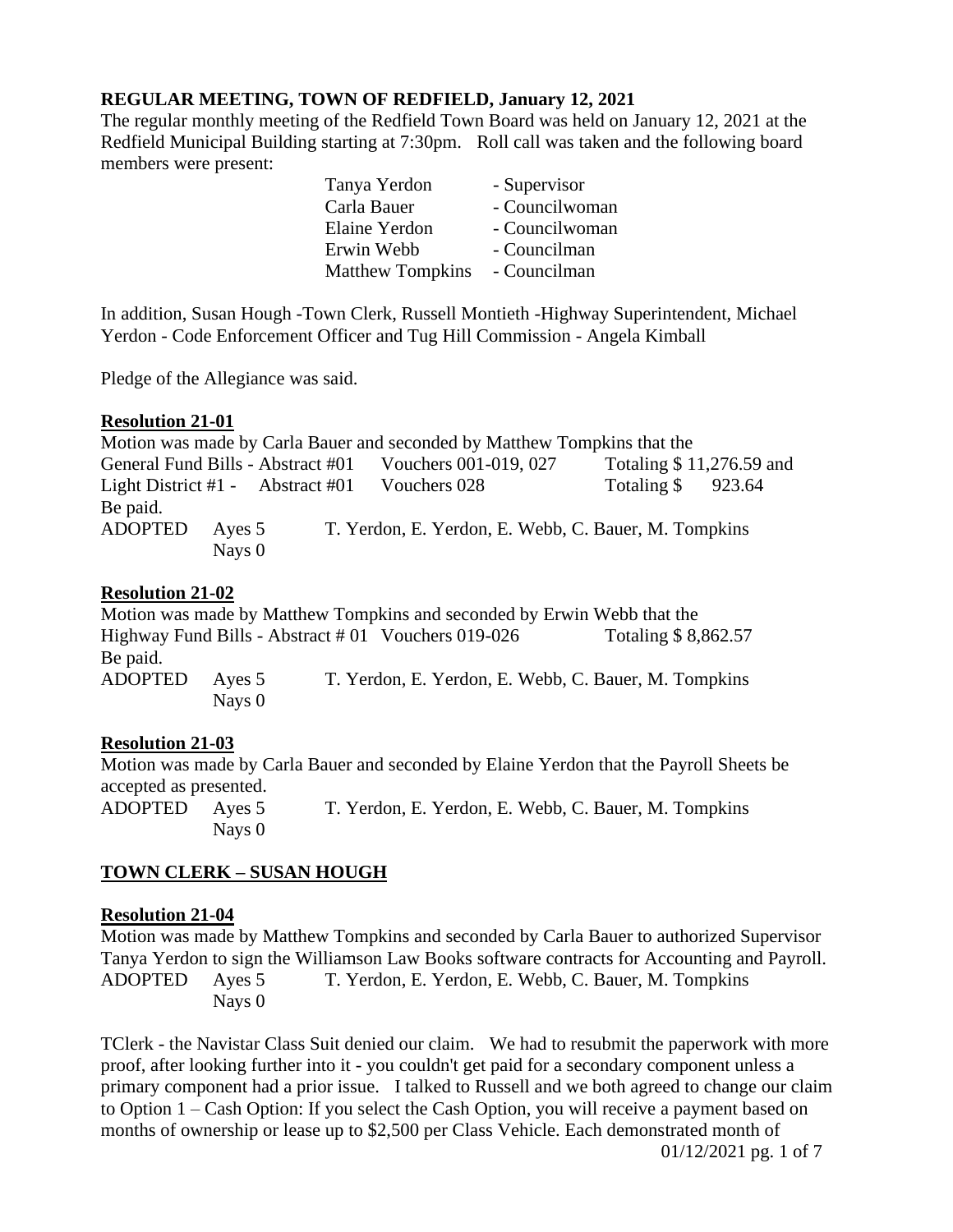a Ownership/lease is eligible for the listed amounts, subject to certain limitations, because all of the components were secondary components, we felt it would be better to get something rather than chance not getting anything. Highway Superintendent Russell Montieth - when he talked to the Salesman at International he was told that no one on this side of the Country would get any money from the lawsuit, the money was paid to the claims out West. Salesman asked why the Town wasn't purchasing a new International, Russell told him we were buying a Western mainly because of it. The Town of Parish had two (2) Trucks affected by the lawsuit and both claims were denied. The Teamster's Health Insurance will be here tomorrow to do an audit of our payroll records. TClerk received information on the Verizon FIOS - there was discussion at this time it's more expensive than what we are paying.

#### **Resolution 21-05**

Motion was made by Elaine Yerdon and seconded by Erwin Webb to approve the November 17, 2020 regular meeting as presented.

ADOPTED Ayes 5 T. Yerdon, E. Yerdon, E. Webb, C. Bauer, M. Tompkins Nays 0

## **CODE ENFORCEMENT OFFICER - MICHAEL YERDON**

Mike's year end final report - fifty-nine (59) building permits, has several pending, three or four (3 or 4) on the O'Hara road that couldn't get done. People are buying property and wanting culverts put in, no idea what the weather is up here to get things done. The State Codes doesn't have any definition for a camp or seasonal dwelling, which they all keep saying it's just a camp. Fairly quiet now, he had some computer issues, changed his password and got it figured out, he will be doing a lot of Code work on the computer.

## **LEGISLATOR - MICHAEL YERDON**

Mike - They finished the budget in December, they did appointments this month, been pretty quiet, they haven't been doing in-person meetings, they have been using Zoom for the meetings, it's not very efficient way to do business. CW E. Yerdon - What's the County's budget deadline? Mike it's the second Thursday of December, so December  $10<sup>th</sup>$ . CW C. Bauer - Can you find out who is purchasing Frontier? Andie Kimball - the Tug Hill Commission is doing a real Broadband Survey - State's data is based on if one person has broadband in a district then the whole district has it, which isn't the case in some districts.

## **HIGHWAY SUPERINTENDENT - RUSSELL MONTIETH**

Russell - as he said he was talking to Phil at International about the Class Action Suit - Orwell's brand new truck is having electrical problems. The 2017 started having electrical problems, after a week they needed help, Delong was in Pulaski so they came up, it was the main cable that feeds the computer for the lights, the master switch turns that off luckily - could have been a fire, showed them how to check the 2014. Jay Barnwell - Tracy new truck being built, should be in Syracuse in late March, go to Allied Spring and then to Viking, pushing it to get delivered by November, everything is rolling good on that. Purchased toll box and ladders from Home Depot, Tanya setup an account with Uline so we could order the cabinets, they've been delivered, jacks, chainsaws, practically no expensive tools are out, flammable cabinet on the north side wall, smaller cabinet nest to it with paint brushes, sand paper, etc., in it. The new plasma cutter is working great. The guys appreciate the new equipment. It's nice we can roll the tool box right to the equipment. We have Osceola's John Deere road mower in the barn, we've been working on it for them, put \$ 1,100 parts into it, Osceola paid for the parts, hopefully we can use it to mow. 01/12/2021 pg. 2 of 7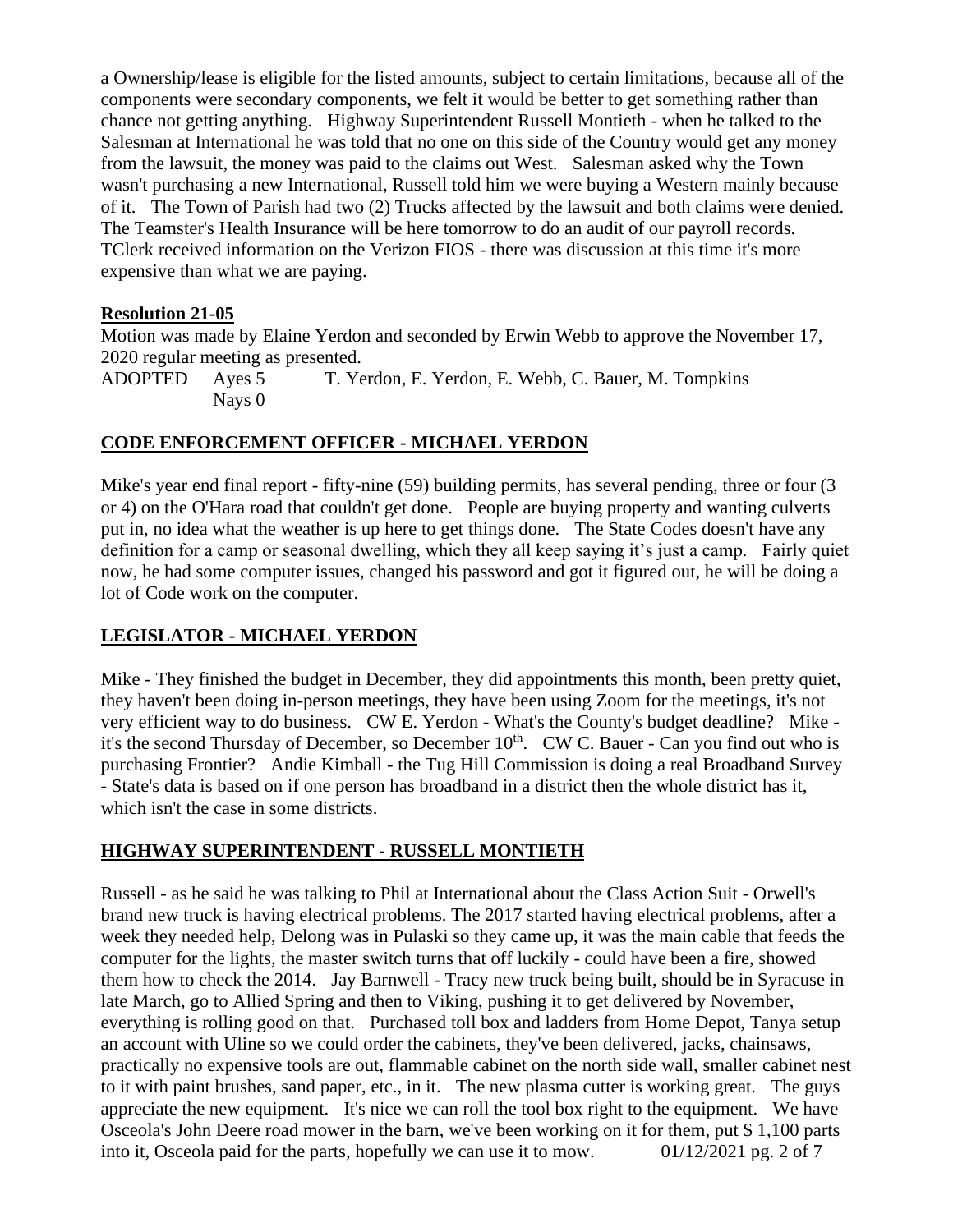December 28<sup>th,</sup> he had a run-in with Pulaski/Boylston, Otto Mills/Co Rt 17, was not good, tore Otto Mills sign down and filled the ditch. Russell called the County - Jim Kelley came up, all weekend had flooding, we have water problems there, Jim ran over laterals so water can't get back up. Russell called Tanya, Tanya was on the phone with Paul Holliday. Russell - Castor Drive and Abes Drive are not open to snowmobiles and County Route 17 is no open from Castor Drive to Abes Drive. Russell apologized to Mr. Osphelt and explained to him what was going on, Mr. Osphelt agreed he thought they understood not to fill the ditches in, after finding out the roads are closed he is not authorizing opening County Route 17. The new trail is suppose to go across Stave Mill Club to Orwell not into Redfield, He doesn't feel we should open roads it they are not working with us. Angie Kimball - This is a problem every year. CM M. Tompkins - they told us they would not fill in ditches. Russell - talked to Ed Montieth - Ed has talked to them and asked them to work with the Town. Also, Mr. Holliday tried to get Mr. Osphelt to talk to us about not sanding Little John Road. CW C. Bauer - suggests Mr. Holliday pull all this signage and mark Castor Road as Not Open to Snowmobiles - Not part of the Trail.

## **Resolution 21-06**

Motion was made by Carla Bauer and seconded by Erwin Webb to authorize Supervisor Tanya Yerdon to send the Pulaski/Boylston Snowmobile Club a letter requesting the snowmobile trail signs be taken down and posted not open to snowmobiles - not part of the trail.

ADOPTED Ayes 5 T. Yerdon, E. Yerdon, E. Webb, C. Bauer, M. Tompkins Nays 0

Russell - would like to purchase four (4) signs for the Redfield Myrtle and Greenboro Cemeteries - No ATV's - No Snowmobiles - the Redfield Snowmobile Club loaned him some signs - No Trail they have been riding through the Greenboro Cemetery.

## **Resolution 21-07**

Motion was made by Carla Bauer and seconded by Elaine Yerdon to authorize Highway Superintendent to purchase four (4) signs for the Cemeteries - NO ATV's, SNOWMOBILES OR RECREATIONAL VEHICLES.

ADOPTED Ayes 5 T. Yerdon, E. Yerdon, E. Webb, C. Bauer, M. Tompkins Nays 0

Russell was contacted by one of the people that interviewed for the position at the Highway Department that was put on hold for the winter, He would like to meet if we are going to offer it right now. There was discussion, as long as it's working out with three (3) workers, probably should hold off with the uncertainties with money, as long as it's ok right now, it's better to save as much money as we can. All board members are in agreement to hold on hiring. Russell heard that State Employees were not getting raises. CM M. Tompkins - they have deferred all raises until April. Mike Yerdon - the County has a purchasing and hiring freeze also. State budget comes out in April, Governor owes the County almost \$ 2 million in Federal money. CW E. Yerdon asked Russell what a plasma cutter does. Russell explained it can cut Stainless Steel, it's a lot easier for fabricating/welding.

# **TUG HILL COMMISSION – ANGELA KIMBALL**

Executive Order 202.87 is the latest order which allows for the relaxation of the Open Meetings

Law requirements allowing virtual meetings and that order currently extends through January 29<sup>th</sup>, so any of our local municipalities that may be looking to hold their monthly board meetings,

01/12/2021 pg. 3 of 7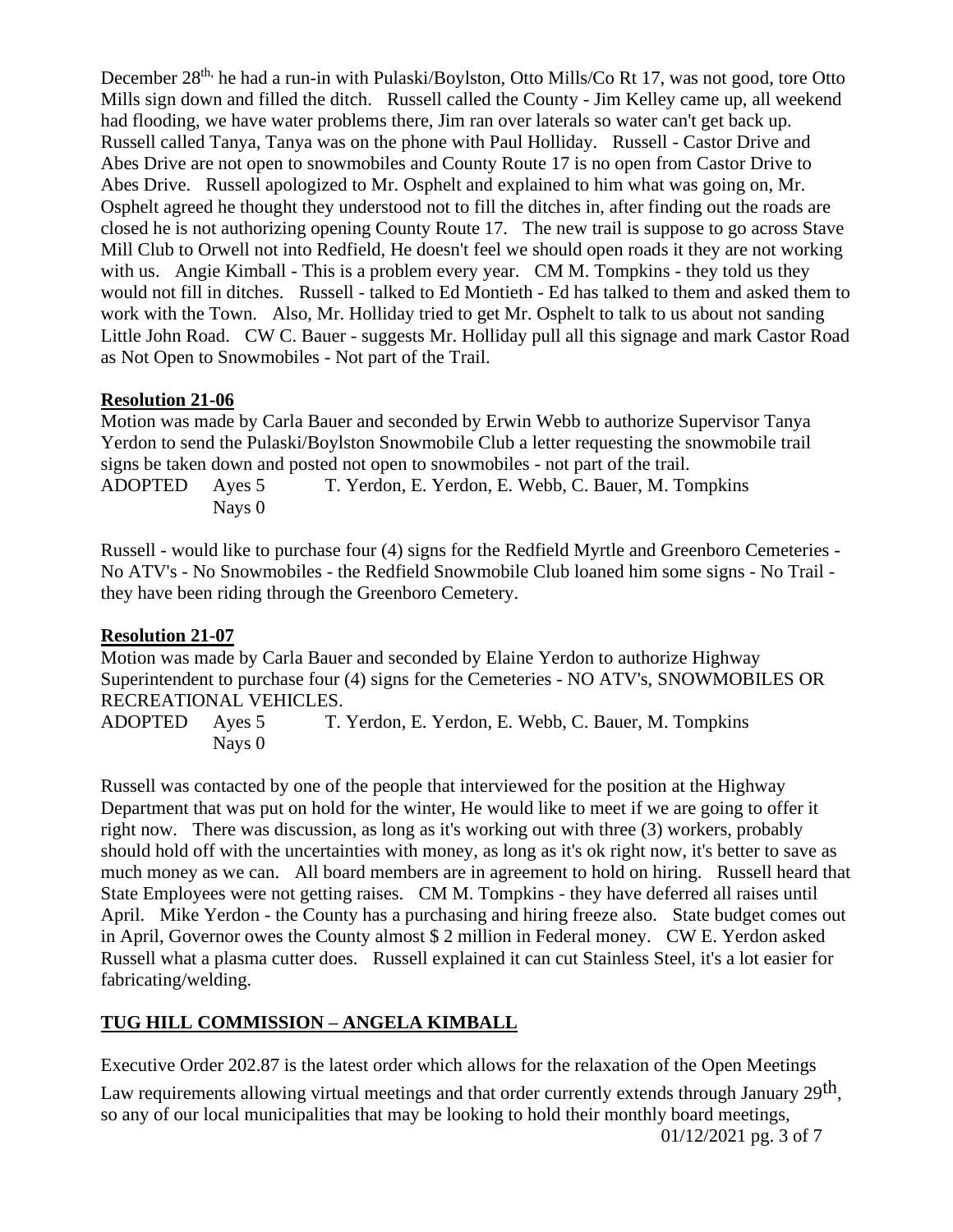planning board or ZBA meetings through electronic means are still able to. The Commission will continue to host any of these meeting using Zoom for the time being, so if anyone is interested in using the service for January meetings, please contact Angie so she can get your meeting set up. Executive Order 202.87 also extended the availability for remote public hearings through January

29<sup>th</sup>. Executive Order 202.45 amended Executive Order 202.10 (and as afterward amended) and allowed non-essential gatherings to allow 50 or fewer people for any lawful purpose for regions who had reached Phase 4 of reopening. However, Executive Order 202.74 modified EO 202.45 by stating it was "*modified only insofar as to further limit non-essential private residential gatherings to 10 or fewer individuals for any lawful purpose or reason, provided that social distancing, face covering, and cleaning and disinfection protocols required by the Department of Health are adhered to.*" There have been no changes to the gathering limits in non-designated areas since then. The Commission has pulled together the latest information on COVID-19 matters and combined

information from the various papers that were available for the last several months into one handy FAQ sheet. The information can be found at [https://tughill.org/wp](https://tughill.org/wp-content/uploads/2020/10/COVID-19-October-2020-FAQ.pdf)[content/uploads/2020/10/COVID-19-October-2020-FAQ.pdf.](https://tughill.org/wp-content/uploads/2020/10/COVID-19-October-2020-FAQ.pdf) **REMINDER:** The NYS Department of State will be conducting their Winter Webinar series for planning and zoning board of appeals members to complete their annual training requirements. The remaining classes are on Planning Board Overview on January  $5<sup>th</sup>$  and Zoning Board of Appeals Overview on January  $12<sup>th</sup>$  – all classes running from 5-7 p.m. For more information and to register visi[t](http://www.dos.ny.gov/lg/lut/inex.html)

[http://www.dos.ny.gov/lg/lut/inex.html.](http://www.dos.ny.gov/lg/lut/inex.html) **REMINDER:** A webinar entitled **"**Planning for Emerald Ash Borer – Best Practices for Managing Adirondack Ash Woodlands" and presented by the Adirondack Park Invasive Plant Program will be held Tuesday, January 26 from 10 -11:30 a.m. Join APIPP to learn how you can prepare mixed Adirondack woodlands for the impacts of emerald ash borer (EAB). Geared toward land and estate managers, woodlot owners, entities or municipalities, and homeowners with multiple acres, this workshop will review best practices in preparing for, limiting the spread of, identifying, and living with EAB. For more information visit [http://www.adkinvasives.com/Events/Detail/69.](http://www.adkinvasives.com/Events/Detail/69) **REMINDER:** New York Planning Federation also has some upcoming training for planning and zoning board members who are members of the Federation. There is session titled "Working with Elected Officials and Understanding Everyone's

Rolein Planning" on January  $20^{th}$  from Noon to 1 p.m. This session will discuss understanding sources of influence and suggest ways to manage meetings and development reviews to foster a healthy, community-driven planning process. Visit<https://nypf.org/planning/> for more information. Tug Hill Tomorrow Land Trust and the Tug Hill Commission are presenting a three-part webinar series about types of land conservation for landowners and municipalities. The first titled "Conservation Easements 101: Fact vs. Fiction" will be Wednesday January 13<sup>th</sup>; the second titled "Farmland Conservation" will be on February 10 and the final one titled "Forest Conservation" will be on March 10, all at 7 p.m. on the scheduled nights. Links to register for any of the webinars were in the January 1st issue of Tug Hill Times, or you can contact Angie and she will get the information to you. These are part of the classes being offered in place of the Tug Hill Commission's local government conference, normally held in March at JCC and cancelled for 2021 due to imitations and restrictions due to the COVID-19 pandemic. Stay tuned for more information on virtual classes to be offered throughout the winter and spring. Another webinar series from the Commission running this winter is the "Letters from a Tug Hill Logger" series. We hope you'll join us for this three-part series narrated by Leona and Peter Chereshnoski, the granddaughter and great-grandson of John Clemens and keepers of his treasured scrapbooks of memories. They will read letters, share stories, show off artifacts and photos and "spin yarns" of Tug Hill logging in its hey-day, all through the eyes of two remarkable personalities, one who wrote the stories and the other that broadcast them over the radio for the masses to hear. A cache of letters exchanged between John "Old Lard" Clemens and Robert "Deacon" Doubleday, a popular early morning Syracuse radio 01/12/2021 pg. 4 of 7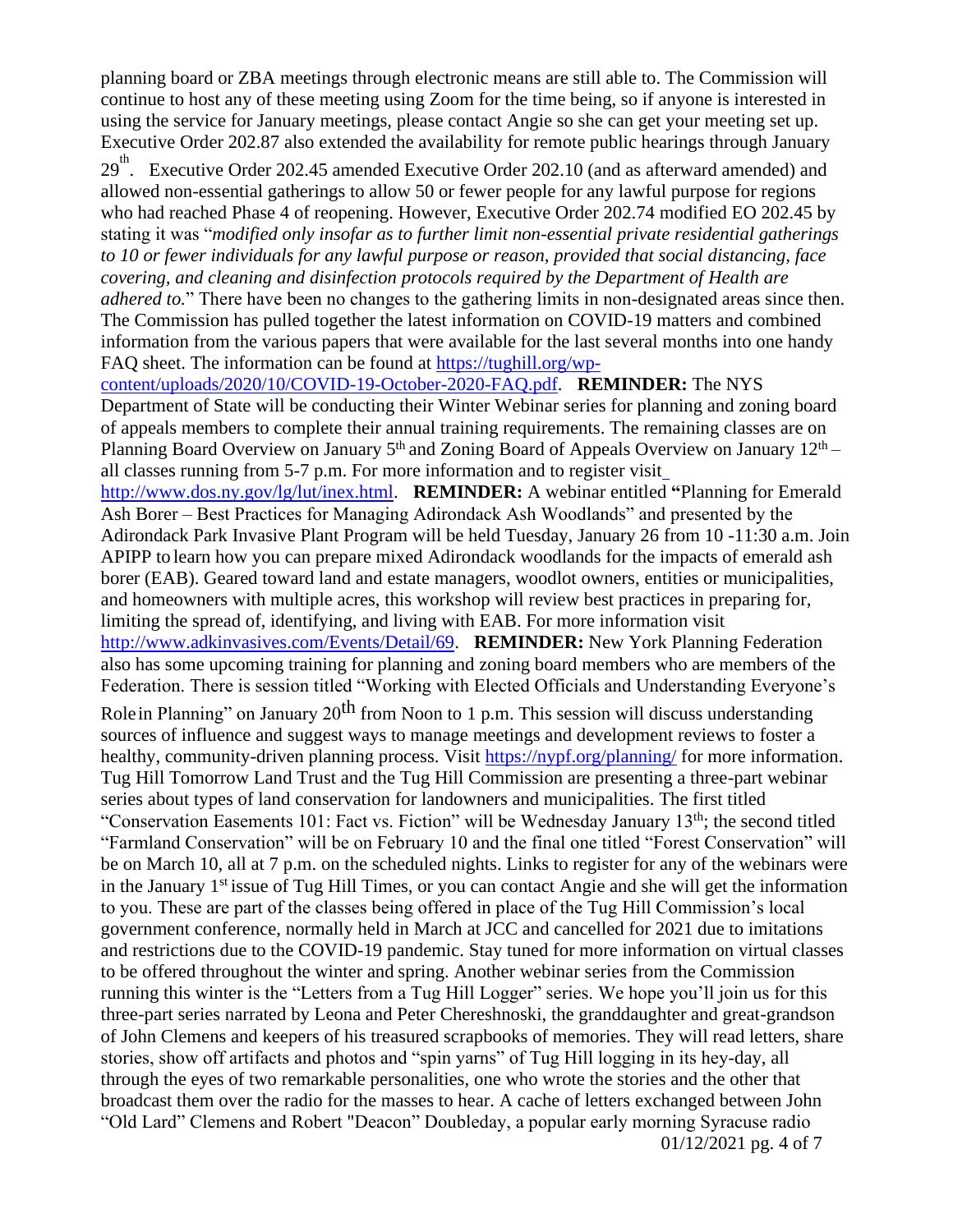announcer in the middle 1900s, provide the backdrop for this series. Links to register for these webinars, running January 27<sup>th</sup>, February 24<sup>th,</sup> and March 24<sup>th</sup> at 7 p.m. were also in the January 1<sup>st</sup> issue of Tug Hill Times, or you can contact Angie and she will get the information to you. The Assistance to Firefighters (AFG) application period opens on Monday, January 4 and will close on Friday, February 12. The AFG Program provides financial assistance directly to eligible fire departments, and nonaffiliated emergency medical service (EMS) organizations for critical training and equipment. The program is one of three grant programs that constitute the Department of Homeland Security (DHS) and Federal Emergency Management Agency's (FEMA's) focus on enhancing the safetyof the public and firefighters with respect to fire and fire-related hazards. Guidelines can be viewed on the AFG Program website at: [https://www.fema.gov/media](https://www.fema.gov/media-collection/fy-2020-assistance-firefighters-grant-afg-application-guidance-materials)[collection/fy-2020-assistance-firefighters-grant-afg-application-guidance-materials.](https://www.fema.gov/media-collection/fy-2020-assistance-firefighters-grant-afg-application-guidance-materials) FEMA will host a series of live webinars beginning on January 12 to provide an overview of the FY 2020 AFG grant program. See the FEMA website under workshops for more information. Funding through two state agencies is available for green infrastructure to improve water quality and initial planning of projects. Applications for the Green Innovation Grant Program (\$17 million) and the Engineering Planning Grant (\$2 million) are now being accepted through the Consolidated Funding Application. The deadline for all applications is Friday, February 12, 2021 at 4:00 p.m. The Environmental Facilities Corporation (EFC) and New York State Department of Environmental Conservation (DEC) will evaluate and score all projects for which applications are received based on several factors, including level of water quality protection or enhancement, financial need, and readiness of the community to proceed expeditiously with the project. EFC will host a webinar to present the GIGP and EPG programs on January 13, 2021, at 11 a.m. A recording of the webinar will be available on EFC's website. The webinar will provide an overview of the GIGP and EPG, as well as guidance on how to apply for grant funds. There will also be an opportunity to ask questions. You may register for the webinar on EFC's website [www.efc.ny.gov.](http://www.efc.ny.gov/) The New York State Association of Towns (NYS AOT) will also be holding their annual meeting and training school virtually this year, due to COVID-19 restrictions. You can register at the AOT website at [www.nytowns.org.](http://www.nytowns.org/) Registration for the event is \$100 for member municipalities and \$125 for nonmembers. For CLE credits, registration costs are \$300 for members and \$325 for non-members. The event will be held February 14- 17, 2021 and registration is open now. The New York Main Street (NYMS) program is a reimbursement, matching grant program that provides financial resources and technical assistance to communities to strengthen the economic vitality of the state's traditional Main Streets and neighborhoods. NYMS grants are available for targeted improvements such as façade renovations, interior commercial fit-out, residential unit rehab or creation, and streetscape enhancement projects. There will be approximately \$6.2 million available in the upcoming round, with an application deadline of Friday, January 15, 2021. If interested, review the NYMS Request for Applications (RFA) at [TABLE OF CONTENTS](https://hcr.ny.gov/system/files/documents/2020/11/2020-ocr-rfa-nyms.pdf) [\(ny.gov\)](https://hcr.ny.gov/system/files/documents/2020/11/2020-ocr-rfa-nyms.pdf) and find more information in the NYMS Program Guide and NYMS FAQs available at [New York Main Street | Homes and](https://hcr.ny.gov/new-york-main-street)  [Community Renewal](https://hcr.ny.gov/new-york-main-street) (ny.gov). **SAVE THE DATES:** The next Tug Hill Commission meeting is scheduled for January  $25<sup>th</sup>$  at 10 a.m. The meeting will be conducted via Zoom and you can contact Angie for information on accessing the meeting if you would like to attend. Some of the webinar training in March is postponed, Association of Towns Annual Meeting is virtual. She's talking to Town's interested in doing Aggregate LED Street Light, is there any interest? Just a reminder that the time is getting short to get your Public Employer Mandatory Emergency Plan, required by legislation signed by the Governor on Labor Day of 2020. Supervisor Tanya Yerdon - doesn't want to own them, she thinks National Grid should have to maintain them. New York Power Authority can give better deals? Angie - saving a sufficient amount of money on the Street Lights, you can make them brighter or dimmer, NIPA - they know if something need to be replaced or fixed without anyone calling.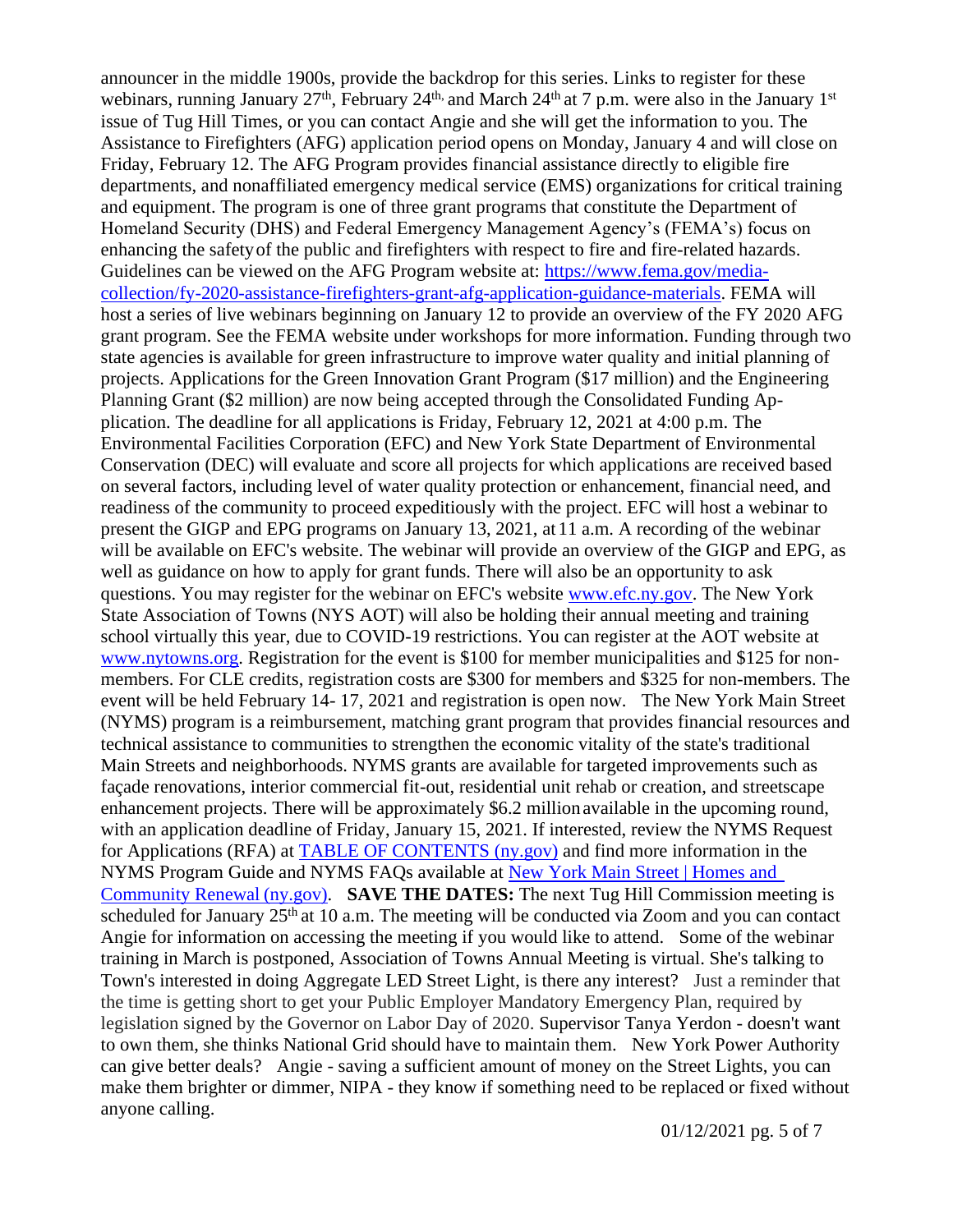## **SUPERVISOR - TANYA YERDON**

Tanya - Pennock Brook LLC - Mike did get the report from Mike Lasell, all of the points were met and he brought the other check. The Family Leave Act - an employee wanted to take two (2) weeks off, the Town did not get in it, at the time we didn't have any employee's that were having families. This would be done through our Disability Insurance - each Employee has to pay into it and it would cost the Town about \$ 1,100, the Employee would receive sixty percent (60%) of their wage, the Union Contract has to be negotiated. The President in Potsdam - the Town's that carry the Unions' Disability have it. CM M. Tompkins - doesn't think it's a bad idea to have it on the table at the next negotiations. Tanya- the Town and Guys have to pay, a certain amount has to be paid in to use any of the benefit. The 2021 Appointments - Ralph Fox would like to be considered for the Dog Control Officer. We would have to update our kennel if we appoint Ralph Fox which we can't do at this time. Clayton Conover has an approved kennel that is inspected by NYS Ags  $\&$ Mkt, he would charge the Town \$ 300.00 per year to house dogs from Redfield. This is a lot cheaper than updating our kennels they have new codes you have to follow.

| The following appointments were made for 2021: |                                                             |
|------------------------------------------------|-------------------------------------------------------------|
| <b>Budget Officer</b>                          | Tanya Yerdon                                                |
| Deputy Supervisor                              | Carla Bauer                                                 |
| Deputy Highway Superintendent                  | <b>James Montieth</b>                                       |
| Dog Control Officer                            | <b>Clayton Conover</b>                                      |
| Historian                                      | Liz Grant                                                   |
| <b>Cemetery Superintendent</b>                 | Elaine (Suz) Yerdon                                         |
| <b>Registrar of Vital Statistics</b>           | Susan Hough                                                 |
| Deputy Registrar and Clerk                     | <b>Yvonne Phelps</b>                                        |
| Tug Hill Representatives                       | Tanya Yerdon & Carla Bauer                                  |
| <b>Bonding Agency</b>                          | Hill Agency/NGM Insurance Co.                               |
| <b>Town Attorney</b>                           | <b>Robert Genant</b>                                        |
| Code Enforcement Officer/Building              |                                                             |
| And Fire Code Inspector                        | Michael Yerdon                                              |
| <b>Town Bank</b>                               | Pathfinder                                                  |
| <b>Town Newspaper</b>                          | Salmon River News and Queen Central                         |
| <b>Town Meeting Date</b>                       | $2nd$ Tuesday of the Month, Bills at 7pm, Meeting at 7:30pm |
| <b>Board of Assessment Review</b>              | Donna Turner, Wendy Ranieri & Ralph Fox                     |
|                                                | (Appointed at various times)                                |
| Board of Appeals                               | Vacant, Tom Jones (2015), Bill Falcheck (2015)              |

#### **Resolution 21-08**

Motion was made by Matthew Tompkins and seconded by Erwin Webb to approve the 2021 Appointments. and approve mileage at the IRS rate which is \$ .575 at this time. ADOPTED Ayes 5 T. Yerdon, E. Yerdon, E. Webb, C. Bauer, M. Tompkins Nays 0

## **Resolution 21-09**

Motion was made by Elaine Yerdon and seconded by Erwin Webb to pay Clayton Conover - Dog Control \$ 300.00 for the year 2021 for use of his approved kennel to house Redfield dogs. ADOPTED Ayes 5 T. Yerdon, E. Yerdon, E. Webb, C. Bauer, M. Tompkins Nays 0